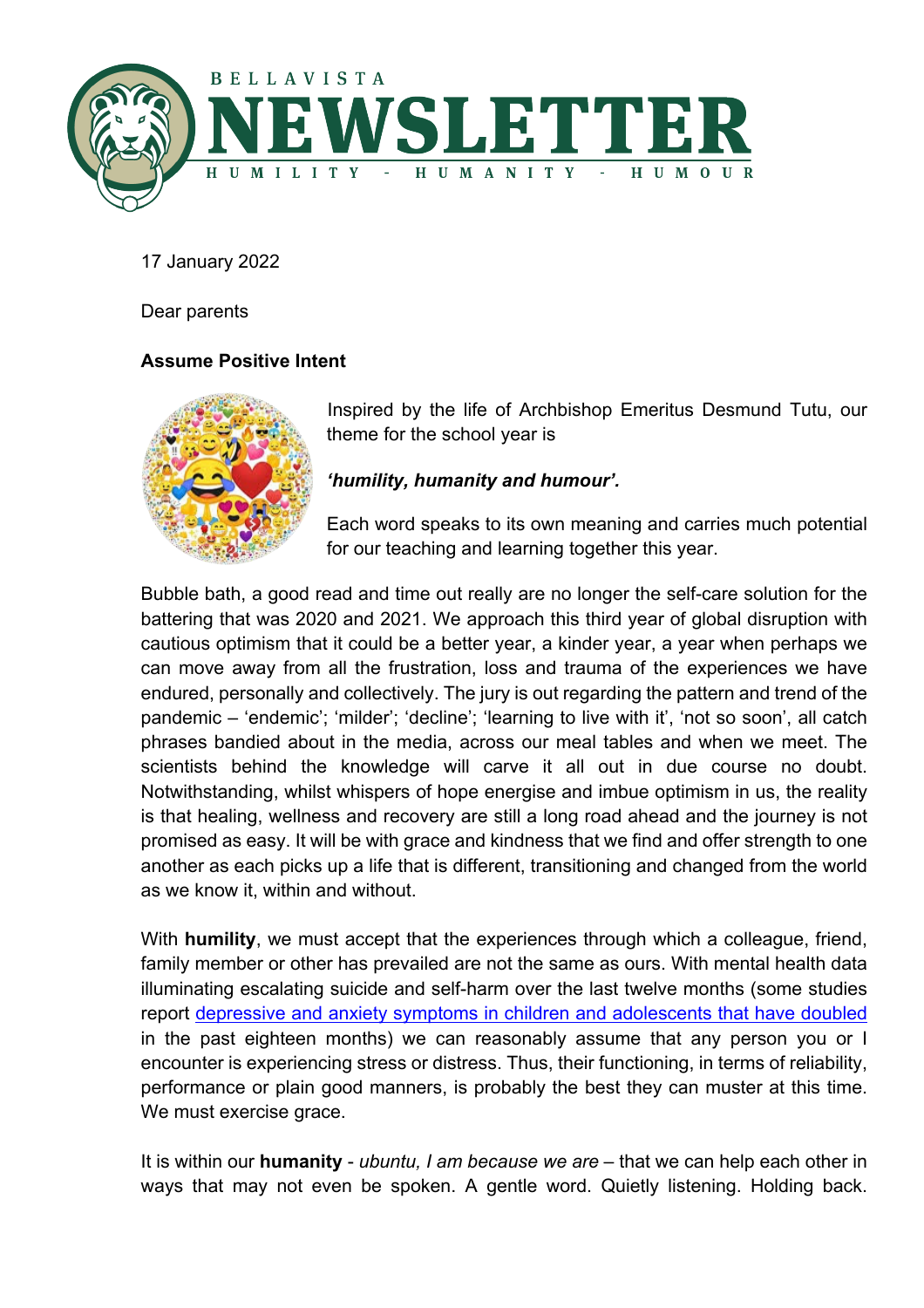Delaying gratification. Considering another point of view. Given it is safe to say we are all operating at some level of hypervigilance – *fight/ flight/ freeze* – we cannot rely on instinctive kindness in the heat of any moment. We can, however, pre-determine to selfregulate before we engage. Write that email, but send it tomorrow when you've read and checked your tone. Call that person out, but choose not to humiliate him in front of others. Hold off on gossip and complaint about others. Be patient. Offer a second chance. Kindness is an expression of our humanity.

**Humour**, the third component of our theme, is a powerful weapon to heal. Not only does a hearty laugh release all the feel good hormones we need in our pent up bodies, but seeing the funny side of a situation breaks tension, relieves intensity and often spurs positive action. South Africans are renowned for this capacity. Once Zapiro's cartoon of the day is published memes fly, jokes abound and we find a way, not to trivialize, but to get through even the most horrid of circumstances as a nation. Choose to watch a TV series that brings lightness of being. Read a silly book. Talk nonsense with your friends. Chuckle with your children. Work through series of knock-knock jokes. Give yourself permission to laugh.

Practically, and deliberately, let's determine between us at school to **assume positive intent** as we engage one another. Yes, the protocols for Covid-19 remain tedious, but adherence to the rules serves the right intention – to keep us ALL safe. Yes, the teacher corrected your child who was up to mischief and junior was upset, but her actions serve the right intention – she cares enough to care. Yes, a parent may fly off the handle, but the intention to protect their child is pure even if regulation was lacking. If we can assume positive intent as our start point in our home-school partnership, and engender the spirit of humility, humanity and humour amongst us, we **will** have a kinder year. Of that I am sure.

# **Nuts and bolts**

#### *Gates*

Please be aware that the **school takes responsibility for your child at 07h50**. If you leave your child on the pavement before the supervision starting at this time, you are neglecting your child's safety. If your commute sees you arrive earlier, please wait with your child until a staff member is in attendance. Our start of day time will be reviewed periodically through the year, aiming always to keep support staff off travelling peak hour traffic and prioritising the sanitization protocols morning and afternoon on site.

# *Cocurricular Programme*

Grade 3-7 begin their cocurricular programme this week and finish school at 15h00 on Tuesdays and Thursdays from this week. You can collect your child at the same gate as you drop.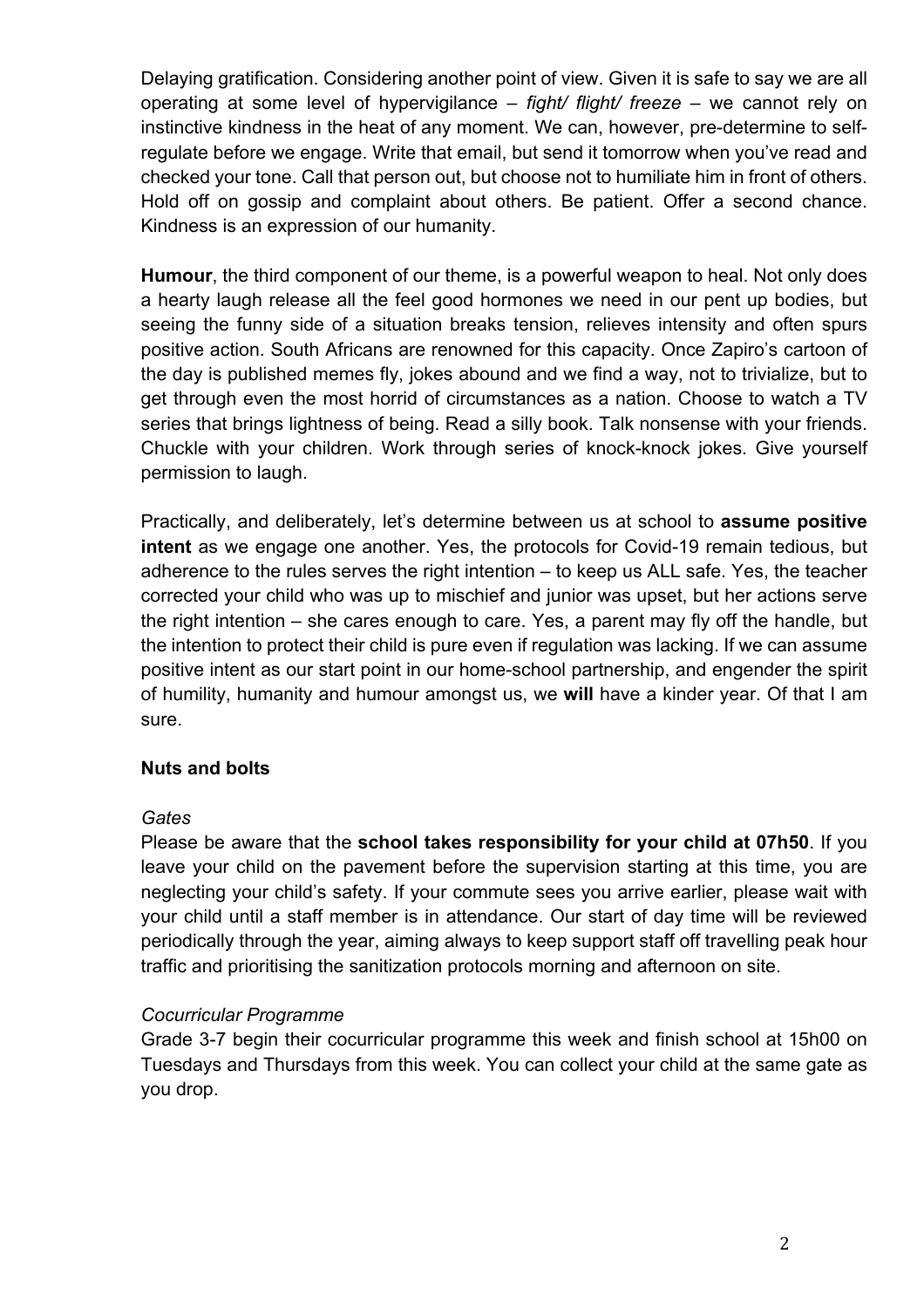# *Ongoing protocols*

By separate copy, please see a reminder of the general Covid-19 protocols in relation to isolation and quarantine. If there are staff away for testing or self-isolation following a risk assessment, please note that we will endeavour to make an internal substitution for the period rather than introduce someone external to the staff on campus.

# *Parent Connect*

This evening, 17th January 2022 at 18h00, is our **Parent Orientation** evening on Zoom. After an introduction by myself you will move to breakaway groups per your child's grade to discuss the practicalities of the running of the classroom and organisational expectations on your child.

# **Meeting ID: 945 1189 5012 Passcode: Bellavista**

Into February, your child's therapy team will set up an appointment to meet with you to discuss therapy goals for 2022 and also any assessment feedback.

Parents can reach those working with their child on their school email address: firstname.surname@bellavista.org.za Whilst no member of staff is obligated to share their mobile number, they do with their best intention. Please use this respectfully. Remember, in the course of the day, you want your child's teacher or therapist to be working with the children, not looking at their Whatsapp messages. Any communication you need to get to the teacher in the morning should be via the school office: 0117885454.

# *Private extramurals*

Various providers commenced their services this week and have a place or two available:

- Our fabulous coaches from Fielding Dreams run a high intensity, daily performance training as an additional option for children each morning of the week at 07h00. Information follows via the app.
- Upstage Concepts is a private drama academy who offer group lessons to interested children on Monday afternoons. Please see attached flyer [here.](https://drive.google.com/file/d/1U-FC3JDOe-B5t_7VX3nacyQmTOMfgOmc/view?usp=sharing)
- Tulla Eckhardt, a musician and vocal coach well known to our school, has times available to work on vocal training and singing. Her contact details are: 0726275556
- A Robotics Club for children in Grade 5-7 is open as a private activity on Monday afternoons 14h15-15h45. A flyer is attached [here.](https://drive.google.com/file/d/1U-FC3JDOe-B5t_7VX3nacyQmTOMfgOmc/view?usp=sharing)

# *A note from the PA*

Wow, what a start to the year!! Firstly thank you, thank you, thank you for all your generous drop off donations of uniforms (from any and all schools and in any condition), kids and adult clothes and anything else you thought our little